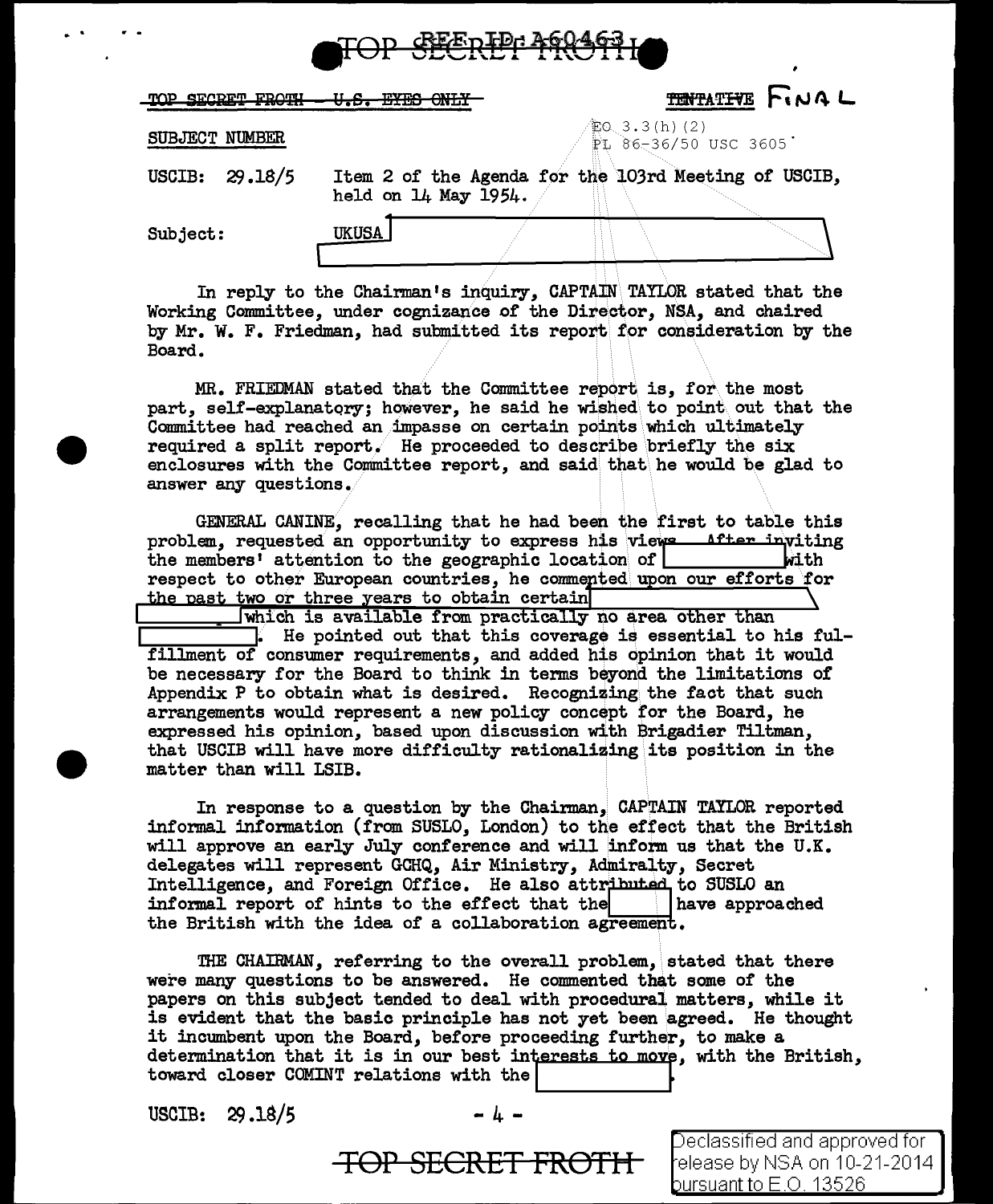## REF ID: A60463 <del>ERET FROTH</del>

<del>SEGRET FROTH - U.S. EYES ONLY</del>

EO  $3.3(h)$  (2) LL 86-36/50 USC 3605

#### **USCIB:**  $29.18/5$

MR. ARMSTRONG suggested that a prerequisite to the determination proposed by the Chairman could well lie in the answers to some of the agenda items scheduled for consideration. He referred specifically to security arrangements in the countries concerned, and estimates of the probable relative value of the information to be obtained, pointing out that sufficient reliable data on such factors prepared by the Working Group, would enable the Board to determine with greater assurance the advisability or inadvisability of closer collaboration with He acknowledged the validity, and importance, of the geographic considerations presented by General Canine, but expressed his opinion that there were other considerations which applied and upon which the members should be advised in detail before making a decision to proceed.

GENERAL CANINE said that if he were a member of a working group preparing the details in question he would want to know what the Board had in mind as general policy. He expressed his belief that it would be much less difficult for a working group to accomplish something if they knew, for example, that the Board had gone on record to the effect that there was a COMINT requirement which could be satisfied only by

MR. ARMSTRONG said that he could not disagree with General Canine's statement as to the importance of obtaining

academent as to the importance of obtaining<br>area; however, he repeated his belief that if information<br>on agenda items "a" through "d" were made available the Board would be in a better position to determine a proper course of action.

THE CHAIRMAN added that the answers referred to by Mr. Armstrong would also help determine the accuracy of the allegation that only could supply information on the areas now partially "blacked" out".

GENERAL CANINE stated that his technicians had assured him that this was correct.

THE CHAIRMAN expressed his willingness to assume that this is true, but added that he would like to see the evidence.

ADMIRAL ESPE agreed in principle that could yield valuable information, also that it was important, as suggested by Mr. Armstrong, to look at all sides of the problem before making a decision. He said he thought it would be difficult, however, to determine the capabilities of without calling them in.

CAPTAIN TAYLOR stated that it is one of his duties to keep informed With this in mind, he on the expressed the view that we do know something of the capabilities of the

USCIB:  $29.18/5$ 

- 5 -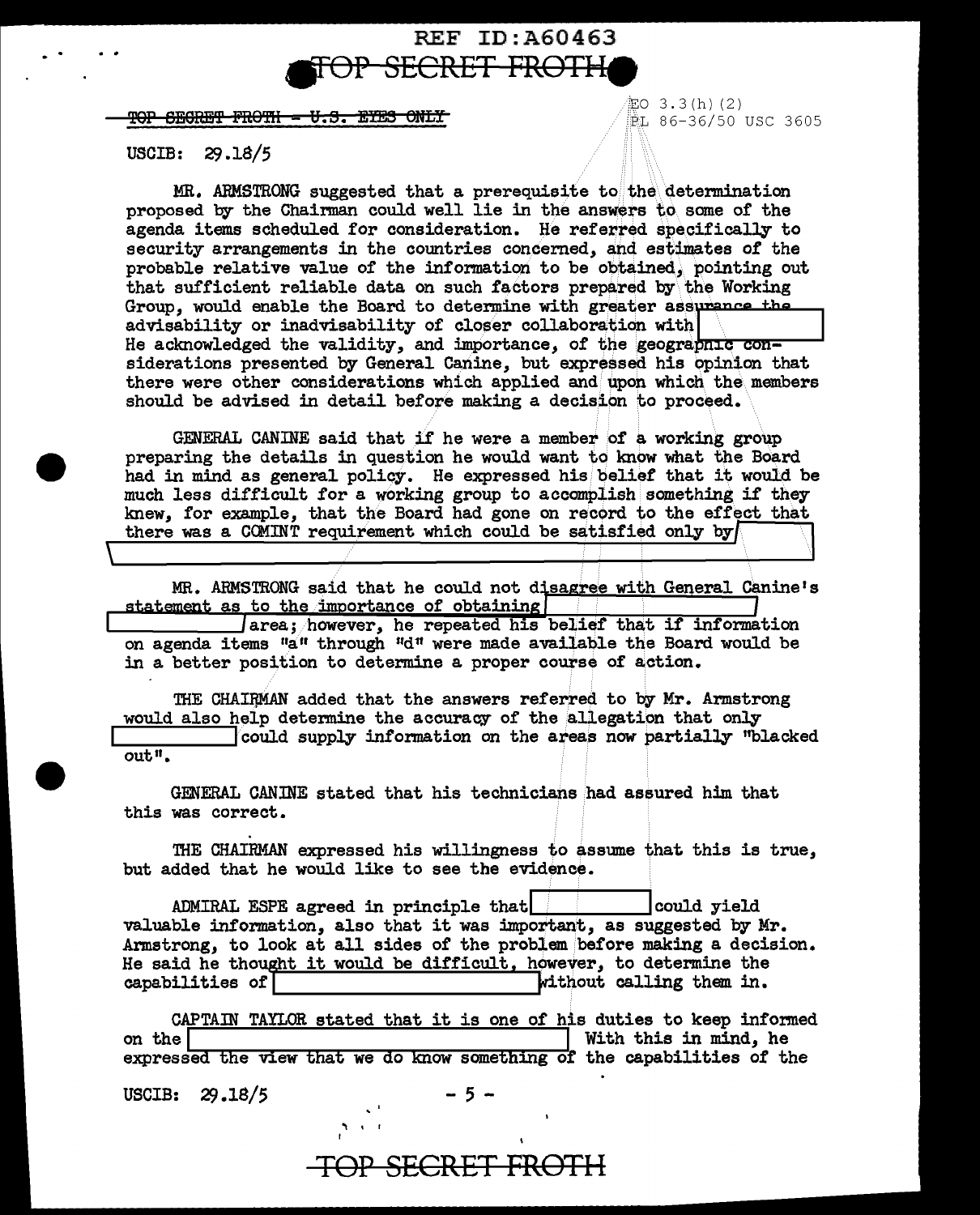

### TOP SEGRET FROTH - U.S. EYES ONLY

 $EO$  3.3(h) (2) **USCIB: 29.18/5** .  $18/5$ 

He then reviewed available information on the hat the  $\begin{array}{|l|} \hline \end{array}$  effort, though small, is of subject which indicated that the  $\frac{1}{2}$  effort, though small, is  $\frac{1}{2}$  is the competence and in considerable measure supported by U.S. money. He pointed out that we have British reports on the  $\Box$  degree of competence, and added that the  $\Box$  organization, though slightly competence, and added that the  $\vert$ larger than that of  $\qquad$  is completely new at the game. He went on to say that none of the suggestions so far pertained to U.S. competition<br>with the British in the field. and nointed out that the British<br>had agreed in 1953 to permit the summer which we wished to had agreed in 1953 to permit the give the  $\sqrt{\frac{1}{\pi}}$  $\overline{\hspace{.16cm}}$  It might therefore be advisable. he said, to grant it for the British request for  $\begin{array}{c|c} \text{the British request for} \\ \text{authority on our own part to go ahead with the } \end{array}$  and assume authority on our own part to go ahead with the guide their intercept to our benefit. Referring to the material which<br>the lawe requested from General Trudeau, he pointed out that it have requested from General Trudeau, he pointed ou<del>t that it</del><br>clude COMINT. althou*g*h the material supplied by the did not include COMINT, although the material supplied by the  $\blacksquare$ return may, upon occasion, contain certain COMINT information. He offered the opinion that there is no reason why General Trudeau should not go ahead with such exchange arrangements outside the CCMINT field. He concluded by expressing the view that such actions might improve the atmosphere of the conference.

The members then proceeded to discuss an earlier recommendation by Mr. Armstrong that answers to items "a" through "d" of the agenda be prepared as a basis for further study.

MR. SHELDON recommended that the Working Committee complete the job thoroughly by submitting information on items  $a_n$  through  $nf_n$ .

MR. ARMSTRONG expressed his view that a study of  $a_n$  through  $n a_n$ would provide the Board with the information necessary to determine the answer to the question posed earlier by the Chairman. That being accomplished, he said, the Board could then determine how to proceed with the steps involved in items "e" and "f".

GENERAL CANINE raised a question which he recognized to be in the 1'methods and procedures 11 category, yet one which he considered quite important, namely, the type of collaboration to be engaged in. He stated that he had asked the Board, when this matter was tabled, to approve overt collaboration rather than any type of covert arrangement. Such a recommendation was made, he said, in the belief that formal, rather than covert, collaboration inevitably produces a greater amount of more worth-while information.

'IHE CHAIRMAN reiterated his belief that methods and procedures should be detennined after the members have agreed upon a basic principle.

USCIB:  $29.18/5$  - 6 -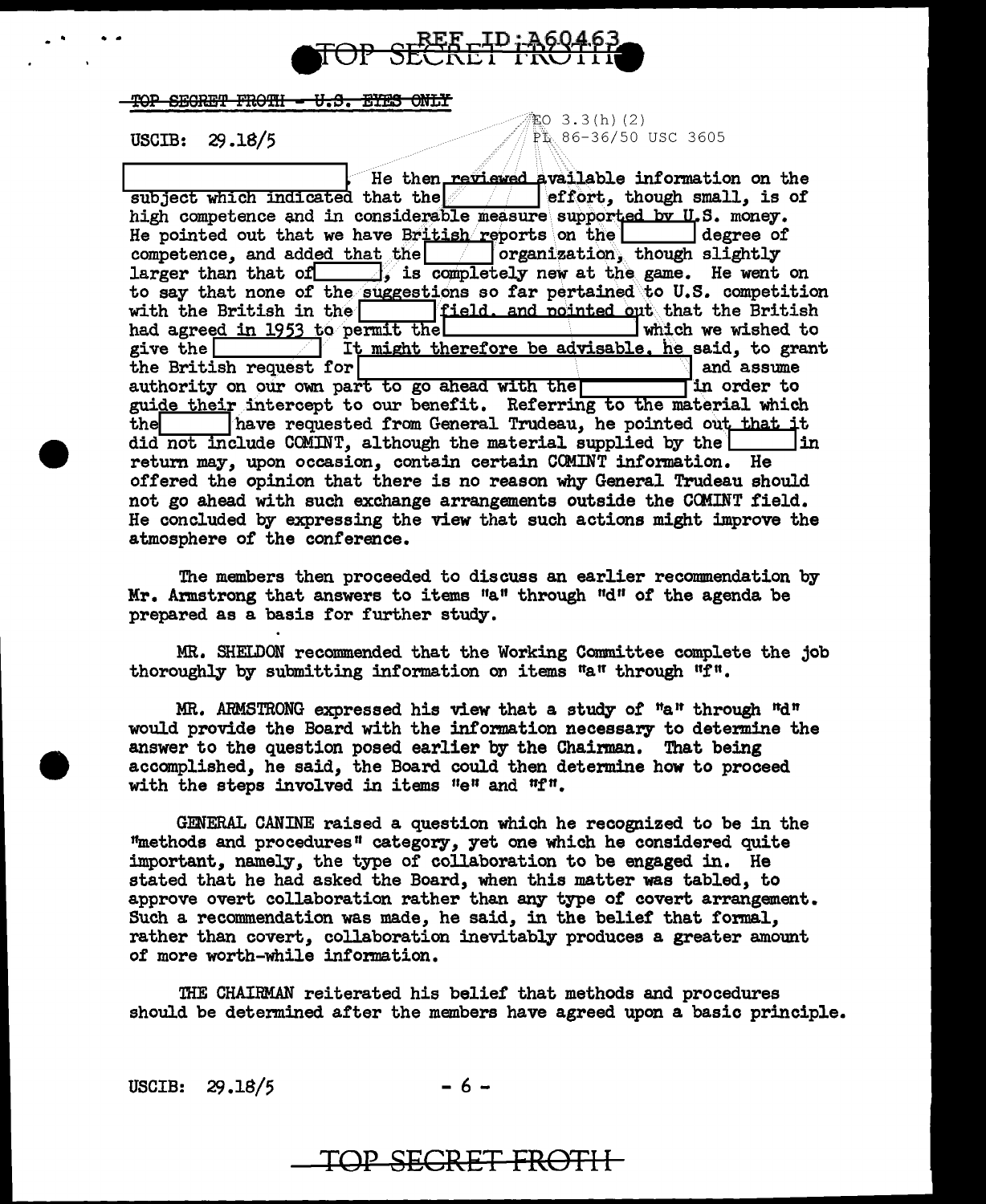

### TOP SECRET FROTH - U.S. EYES ONLY

USCIB: 29.18/5

GENERAL CANINE reminded the members that we have a formal request<br>LSIB to go beyond Appendix P in collaboration with  $\blacksquare$  and from LSIB to go beyond Appendix P in collaboration with noted earlier Board action in the matter. He said he is now convinced that LSIB's delay in replying to our request was not intentional, i.e., not withheld until USCIB's reply on the request was received.

The members considered the advisability of giving LSIB a "green light" on its proposal prior to the coming conference. While there was a willingness on the part of some members to approve the request, if such approval were considered not to prejudice our position at the time of the conference, it was ultimately agreed that such approval should not be given, on the chance that it might jeopardize our bargaining position.

CAPTAIN TAYLOR made reference to our agreement with the Canadians and quoted paragraph 7c which provides that neither party will enter into third party (other than British) agreements without prior consultation and approval.

GENERAL CANINE stated that he had sent Admiral Wenger to Ottawa some two years ago on this very subject, in connection with the conclusions and agreements reached at the February 1952 conference in London. It was agreed with CRC, he said, that USCIB reserved the right to proceed without prior consultation in making third party arrangements concerning areas where the communications were not among the assigned Canadian tasks; however, with regard to arrangements with countries of direct concern to CRC it was understood that the prior consultation provision would be observed. He stated that general areas of CRC interest had at that time been indicated on a map, and that the portion of being discussed

was outside CRC's assigned area of interest.

'IHE CHAIRMAN invited further comment on the proposal made earlier by Mr. Armstrong.

The members discussed the possibility of the existing Working Group being able to present unified views on agenda items 1'a" through  $"d"$  in time for consideration at the next meeting. The Chairman of the Group reported on the difficulties encountered in the Group discussions, expressing his opinion that the main problem was a lack of understanding on the part of the members as to whether the Board wished merely to modify the type of collaboration arrangements which now exist, or take a completely new look at the problem. He said that it was his understanding at the outset that the latter was true; however, in view of the Board's discussion he now wondered whether he had understood correctly.

USCIB:  $29.18/5$  - 7 -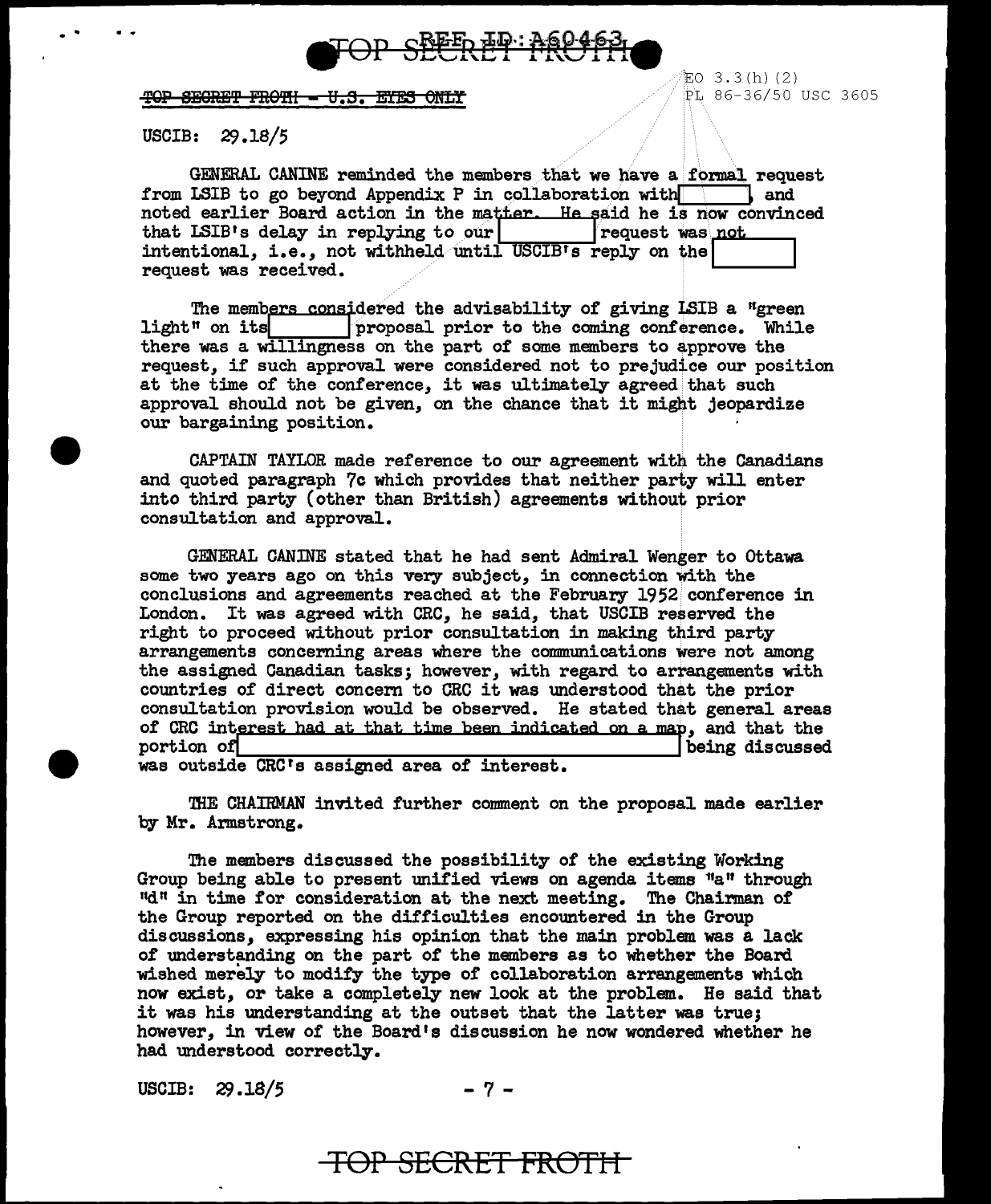

### TOP SECRET FROTH - U.S. EYES ONLY

USCIB: 29.18/5

,, ..

(.

 $\overline{\mathcal{C}}$ 

CAPTAIN TAYLOR read from the minutes of the lOlst and 102nd Meetings on this point.

GENERAL CABELL, who assumed the chair when Mr. Dulles was called from the meeting, suggested that if the existing committee is irretrievably split on the items to be considered it might be well to give the problem to a reconstituted committee.

GENERAL CANINE observed that there might be some merit in this GENERAL CANINE observed that there might be some merit in this<br>suggestion, and stated that he would designate Mr. <del>Frank</del> Raven as his<br>representative.

MR. ARMSTRONG said that his Department would continue with the same member.

It was agreed that consideration of the problem will be undertaken by a reconstituted committee under the chairmanship of  $Mr.$  Frank Raven, who will be notified of his committee membership by the individual member organizations.

GENERAL CABELL then asked if there was objection to having the reconstituted committee consider items "a" through "d", subject to the understanding that upon agreement on these items the committee will proceed to consider items "e" and 11f" and submit recommendations directly to USCIB. He suggested, further, that if the committee fails to agree on items "a" through "d", the differences be resolved at a special meeting of the Board.

There were no objections to this procedure.

The members then discussed the matter of a deadline for submission of the committee report. It was agreed, in view of the scheduled date of 15 June for exchange of position papers with the U.K., that the committee recommendations should be available for consideration at the next regular meeting of the Board (11 June).

GENERAL CABELL raised a question concerning paragraph 4 of the proposed agenda, asking if earlier paragraphs did not include its area of interest. After a brief discussion it was agreed to delete paragraph  $\mu$ .

GENERAL CANINE inquired concerning the conference delegation. It was brought out that the committee has recommended (in USCIB 28.18/1) that the delegation consist of one representative each from NSA, STATE, CIA, Army, Navy and Air Force.

GENERAL ERSKINE asked who will head the delegation.

USCIB:  $29.18/5$  - 8 -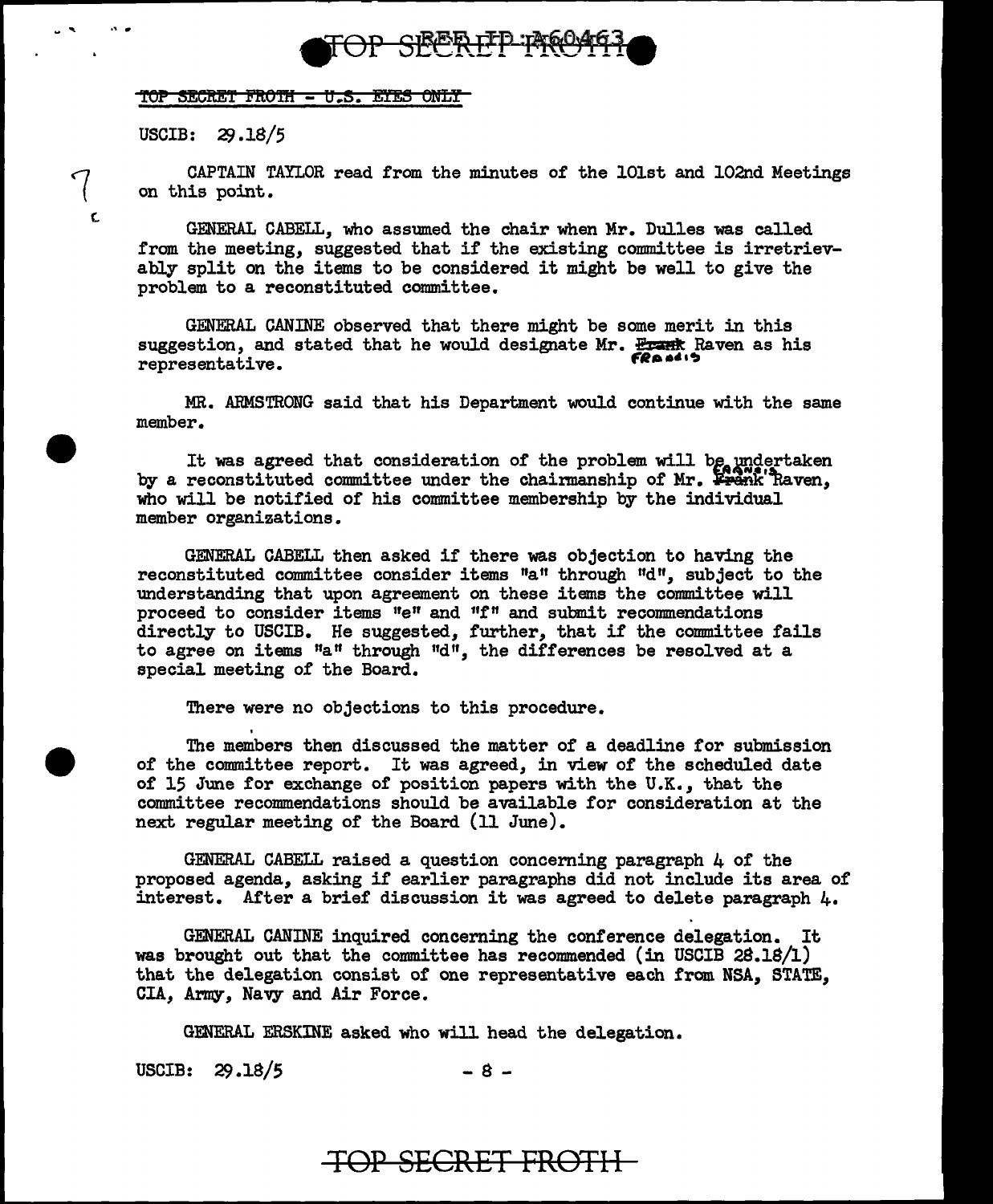# TOP SECRET FROT

### <u> 10P SEGRËT FROTH - U.S. EYES ONLY</u>

USCIB: 29.18/5

,,

GENERAL CANINE, pointing out that this is more a political than a technical matter, and expressing his opinion that we should send a high level representative, proposed that Mr. Armstrong head the delegation.

GENERAL SAMFORD and MR. SHELDON endorsed General Canine's proposal.<br>Following a recommendation by General Erskine that the number of

technical advisers accompanying the delegation be kept to a minimum, GENERAL CABELL suggested that the members propose specifically their delegates and advisers at the time of the 11 June meeting.

It was so agreed.

GENERAL CABELL urged strongly that Mr. Armstrong accept the chairmanship of the delegation.

MR. ARMSTRONG thanked the members, and said that he would require a few days to think the matter over, and consult with his immediate superior, after which he would make his decision known.

DECISION: (14 May 1954) USCIB agreed:

a. To accept the following recommendations contained in the first report 0£ the Ad Hoc Committee submitted as an enclosure to USCIB  $29.18/1:$ 

- (1) The proposed letter from the Chairman, USCIB to the Chairman, LSIB.
- (2) The proposed conference agenda amended to delete paragraph 4.
- (3) The proposed composition of the U.S. delegation to the conference; i.e. one delegate and technical advisors as required, from NSA, State, CIA, Army, Navy, and Air Force.

b. Not to accept the second report of the Ad Hoc Committee submitted under USCIB  $29.18/2$ . Instead, it was agreed to appoint a new committee, under the chairmanship of Mr. Francis A. Raven, which will:

> (1) Consider proposed agenda items  $"a"$  through  $"d"$  and, if agreement is reached on these items, to proceed with consideration of items "e" and "f". If agreement is not reached on items "a" through "d", present divergent views to USCIB for resolution at a special meeting.

USCIB:  $29.18/5$  - 9 -